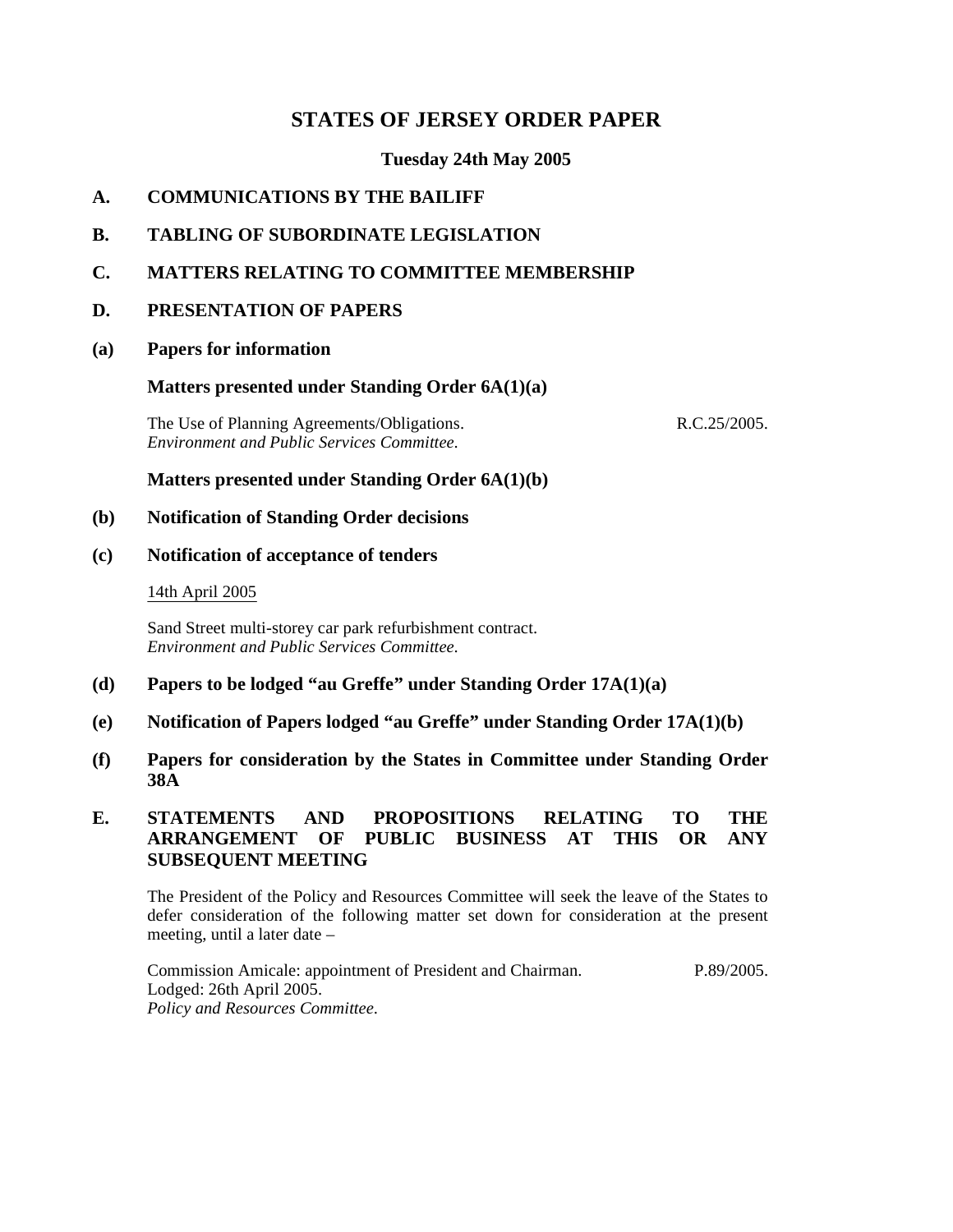THE STATES are asked to agree that the following matters lodged "au Greffe" be considered at their next meeting on 7th June 2005 -

| Draft States of Jersey (Amendment) Law 200-.<br>Lodged: 26th April 2005.<br>Policy and Resources Committee.<br>Draft States of Jersey (Amendment) Law 200- (P.83/2005):<br>amendment.<br>Lodged: 10th May 2005.<br>Senator S. Syvret. | P.83/2005.<br>$(re\text{-}issue)$<br>P.83/2005.<br>Amd.<br>(re-issue) |                                                                             |            |
|---------------------------------------------------------------------------------------------------------------------------------------------------------------------------------------------------------------------------------------|-----------------------------------------------------------------------|-----------------------------------------------------------------------------|------------|
|                                                                                                                                                                                                                                       |                                                                       | States of Jersey Property Holdings: establishment.<br>Lodged: 3rd May 2005. | P.93/2005. |

*Policy and Resources Committee.*

#### **In accordance with Standing Order 17(6), the following paper is deemed to have been withdrawn –**

Licensing Law: purchase of alcohol for persons under 18. Lodged: 18th May 2004. *Deputy of St. Martin.* P.95/2004.

## **F. PRESENTATION OF PETITIONS**

## **G. QUESTIONS**

### **(a) Written Questions**

The President of the Harbours and Airport Committee will table an answer to a question asked by the Deputy of St. John regarding a proposed capital project for the Harbours.

The President of the Home Affairs Committee will table an answer to a question asked by Deputy J.A. Bridge of St. Helier regarding the last report of H.M. Chief Inspector of Prisons.

The President of the Finance and Economics Committee will table an answer to a question asked by Deputy G.P. Southern of St. Helier regarding the JD Edwards accounting system.

The President of the Education, Sport and Culture Committee will table answers to questions asked by Deputy G.P. Southern of St. Helier regarding the recruitment and appointment of teachers.

The President of the Education, Sport and Culture Committee will table an answer to a question asked by Deputy G.P. Southern of St. Helier regarding the funding of post 19 and post 16 education.

The President of the Finance and Economics Committee will table an answer to a question asked by Deputy G.P. Southern of St. Helier regarding Committee carryforwards and budget reporting.

The President of the Employment and Social Security Committee will table an answer to a question asked by Deputy G.P. Southern of St. Helier regarding Long Term Incapacity Benefit and Long-term Incapacity Pension.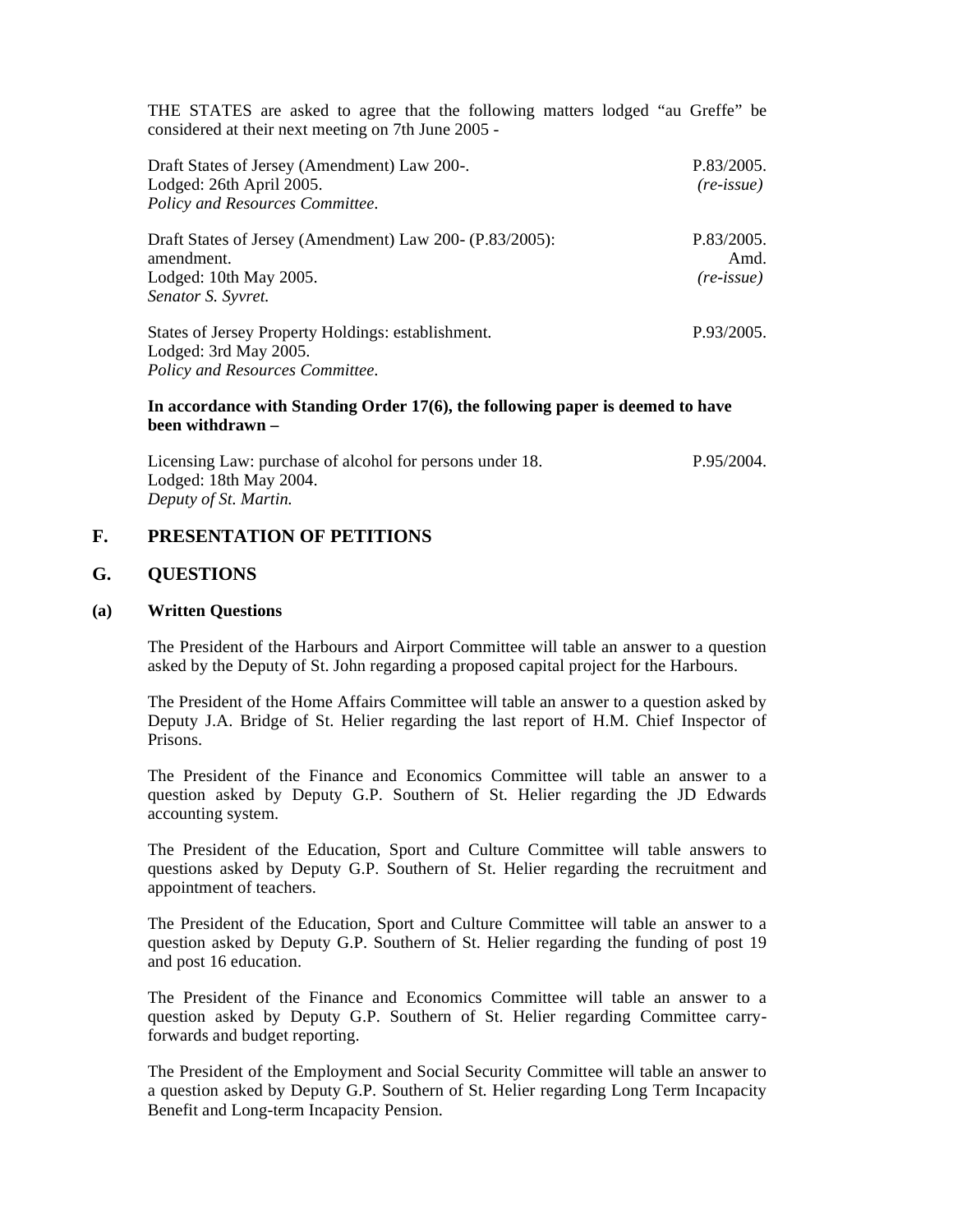The President of the Employment and Social Security Committee will table an answer to a question asked by Deputy G.P. Southern of St. Helier regarding Long Term Incapacity Benefit.

## **(b) Oral Questions**

## **H. MATTERS OF PRIVILEGE**

# **I. PERSONAL STATEMENTS**

Deputy G.C.L. Baudains of St. Clement will make a personal statement regarding his resignation from the Shadow Scrutiny Panels on 13th May 2005.

# **J. COMMITTEE STATEMENTS**

## **K. PUBLIC BUSINESS**

| New Urban Square in Broad Street: relocation of taxi rank.<br>Lodged: 10th May 2005.<br>Connétable of St. Helier.                                                        | P.96/2005.               |
|--------------------------------------------------------------------------------------------------------------------------------------------------------------------------|--------------------------|
| New Urban Square in Broad Street: relocation of taxi rank<br>$(P.96/2005)$ – amendment.<br><b>Environment and Public Services Committee.</b><br>(attached)               | P.96/2005.<br>Amd.       |
| New Urban Square in Broad Street: relocation of taxi rank<br>$(P.96/2005)$ – second amendments.<br>Deputy M.F. Dubras of St. Lawrence.<br>(attached)                     | P.96/2005.<br>Amd. $(2)$ |
| Draft States of Jersey (Transfer of Functions from Committees to<br>Ministers) (Jersey) Regulations 200-.<br>Lodged: 22nd March 2005.<br>Policy and Resources Committee. | P.55/2005.               |
| Draft States of Jersey (Amendments and Construction Provisions<br>No. 1) (Jersey) Regulations 200.<br>Lodged: 22nd March 2005.<br>Policy and Resources Committee.        | P.56/2005.               |
| Draft States of Jersey (Amendments and Construction Provisions<br>No. 2) (Jersey) Regulations 200.<br>Lodged: 22nd March 2005.<br>Policy and Resources Committee.        | P.57/2005.               |
| Draft States of Jersey (Amendments and Construction Provisions<br>No. 4) (Jersey) Regulations 200.<br>Lodged: 22nd March 2005.<br>Policy and Resources Committee.        | P.58/2005.               |
| Draft States of Jersey (Amendments and Construction Provisions<br>No. 5) (Jersey) Regulations 200.<br>Lodged: 22nd March 2005.<br>Policy and Resources Committee.        | P.59/2005.               |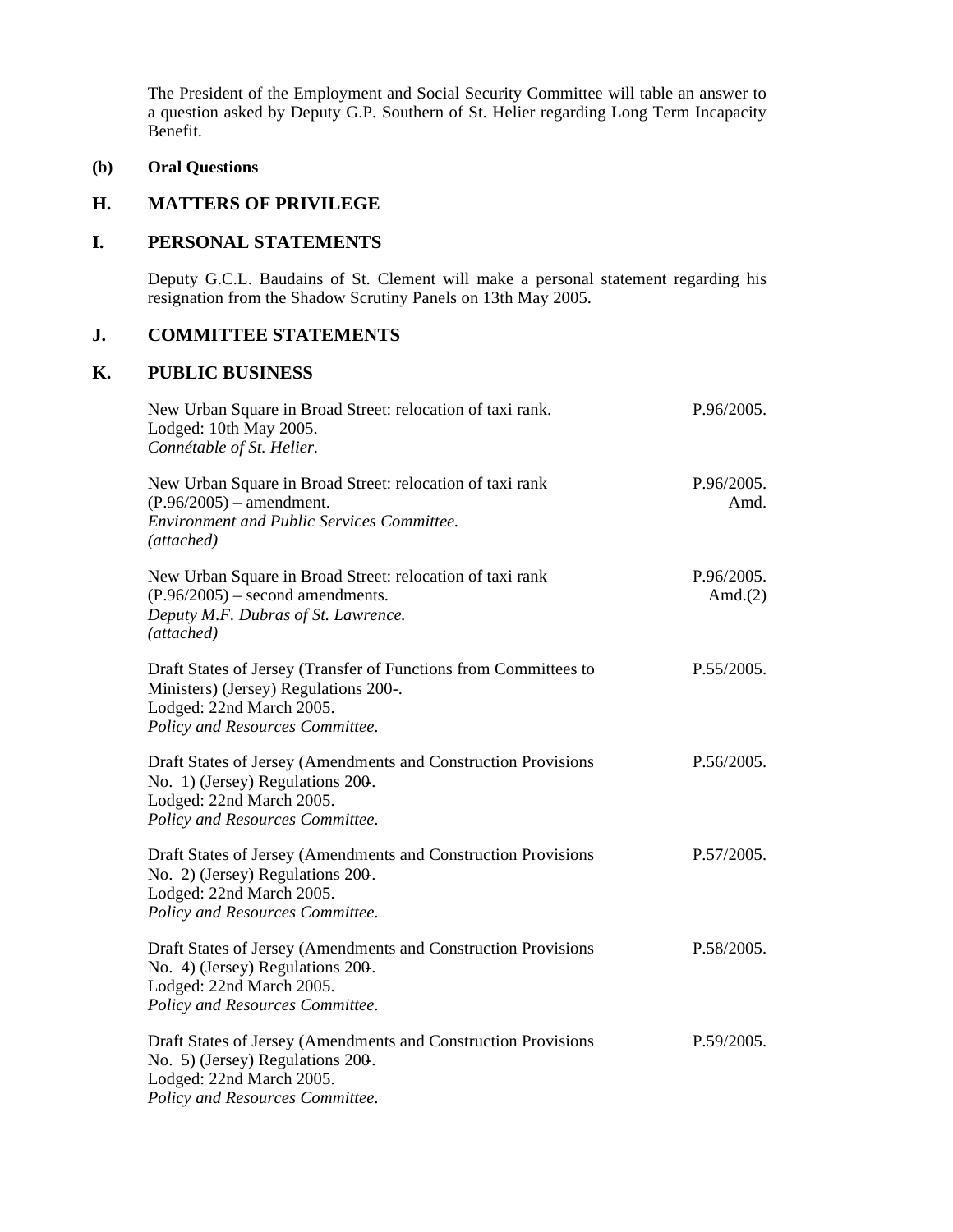| Draft States of Jersey (Amendments and Construction Provisions<br>No. 6) (Jersey) Regulations 200.<br>Lodged: 22nd March 2005.<br>Policy and Resources Committee.                        | P.60/2005.         |
|------------------------------------------------------------------------------------------------------------------------------------------------------------------------------------------|--------------------|
| Draft States of Jersey (Amendments and Construction Provisions<br>No. 7) (Jersey) Regulations 200.<br>Lodged: 22nd March 2005.<br>Policy and Resources Committee.                        | P.61/2005.         |
| Draft States of Jersey (Amendments and Construction Provisions<br>No. 8) (Jersey) Regulations 200.<br>Lodged: 22nd March 2005.<br>Policy and Resources Committee.                        | P.62/2005.         |
| Draft States of Jersey (Amendments and Construction Provisions<br>No. 9) (Jersey) Regulations 200.<br>Lodged: 22nd March 2005.<br>Policy and Resources Committee.                        | P.63/2005.         |
| Draft States of Jersey (Amendments and Construction Provisions<br>No. 10) (Jersey) Regulations 200.<br>Lodged: 22nd March 2005.<br>Policy and Resources Committee.                       | P.64/2005.         |
| Draft States of Jersey (Amendments and Construction Provisions<br>No. 11) (Jersey) Regulations 200.<br>Lodged: 22nd March 2005.<br>Policy and Resources Committee.                       | P.65/2005.         |
| Privileges and Procedures Committee: revised terms of reference.<br>Lodged: 19th April 2005.<br>Privileges and Procedures Committee.                                                     | P.75/2005.         |
| Jersey Law Commission: appointment of Commissioners.<br>Lodged: 19th April 2005.<br>Legislation Committee.                                                                               | P.76/2005.         |
| Day Surgery Unit Extension and Accident and Emergency Extension<br>Phase 1: approval of drawings.<br>Lodged: 19th April 2005.<br>Health and Social Services Committee.                   | P.79/2005.         |
| Day Surgery Unit Extension and Accident and Emergency Extension<br>Phase 1: approval of drawings (P.79/2005)– comments.<br>Presented: 10th May 2005.<br>Finance and Economics Committee. | P.79/2005.<br>Com. |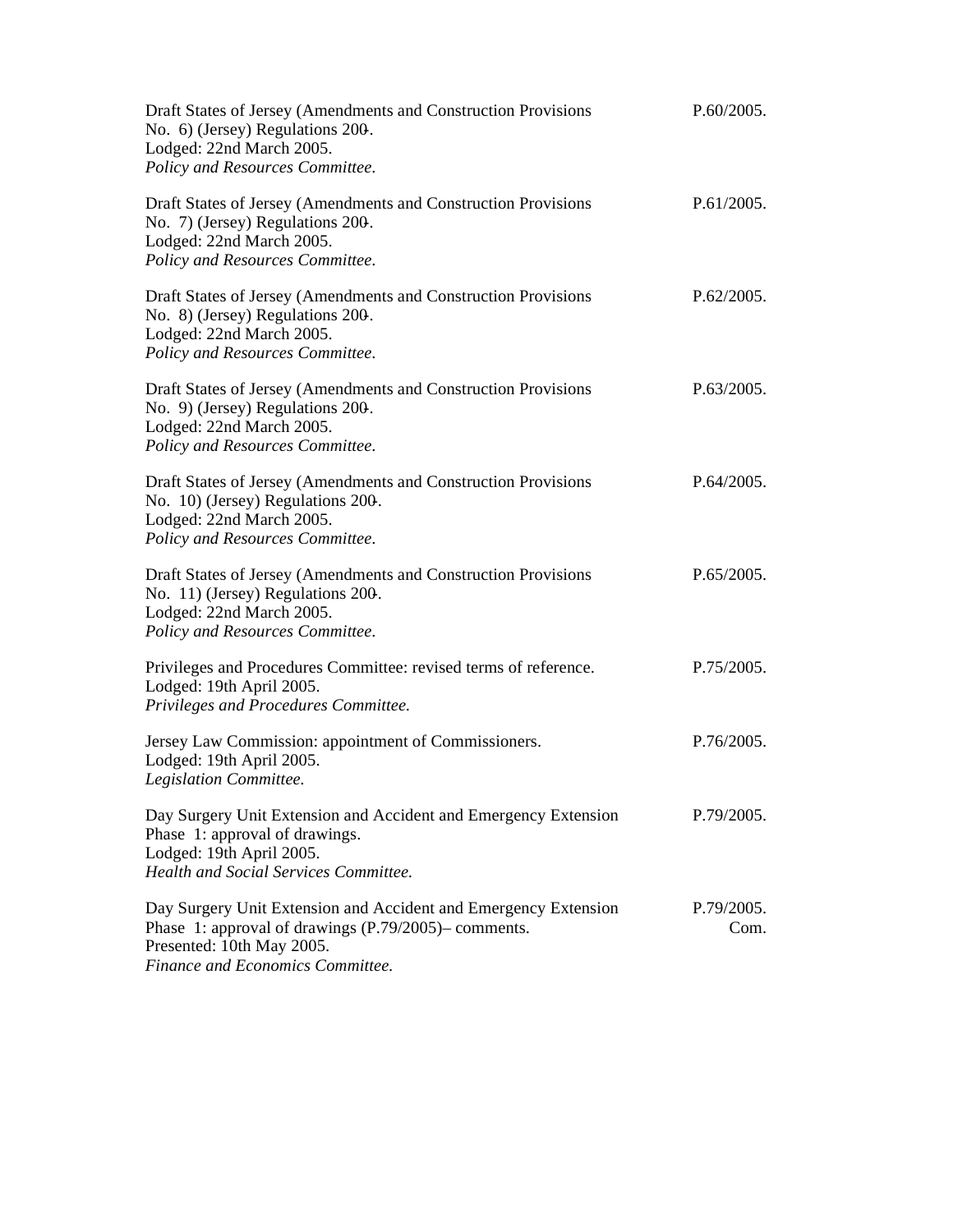| Draft Criminal Justice (Mandatory Minimum Periods of Actual | P.80/2005. |
|-------------------------------------------------------------|------------|
| Imprisonment) (Jersey) Law 200-.                            |            |
| Lodged: 19th April 2005.                                    |            |
| Home Affairs Committee.                                     |            |
|                                                             |            |
| Draft Licensing (No. 16) (Jersey) Regulations 200.          | P.92/2005. |
| Lodged: 3rd May 2005.                                       |            |
| Economic Development Committee.                             |            |

# **M.N. DE LA HAYE Greffier of the States**

19th May 2005

**Note –**

**In accordance with a decision of the States on 16th November 2004, this meeting will continue, if necessary, on Wednesday 25th May 2005.**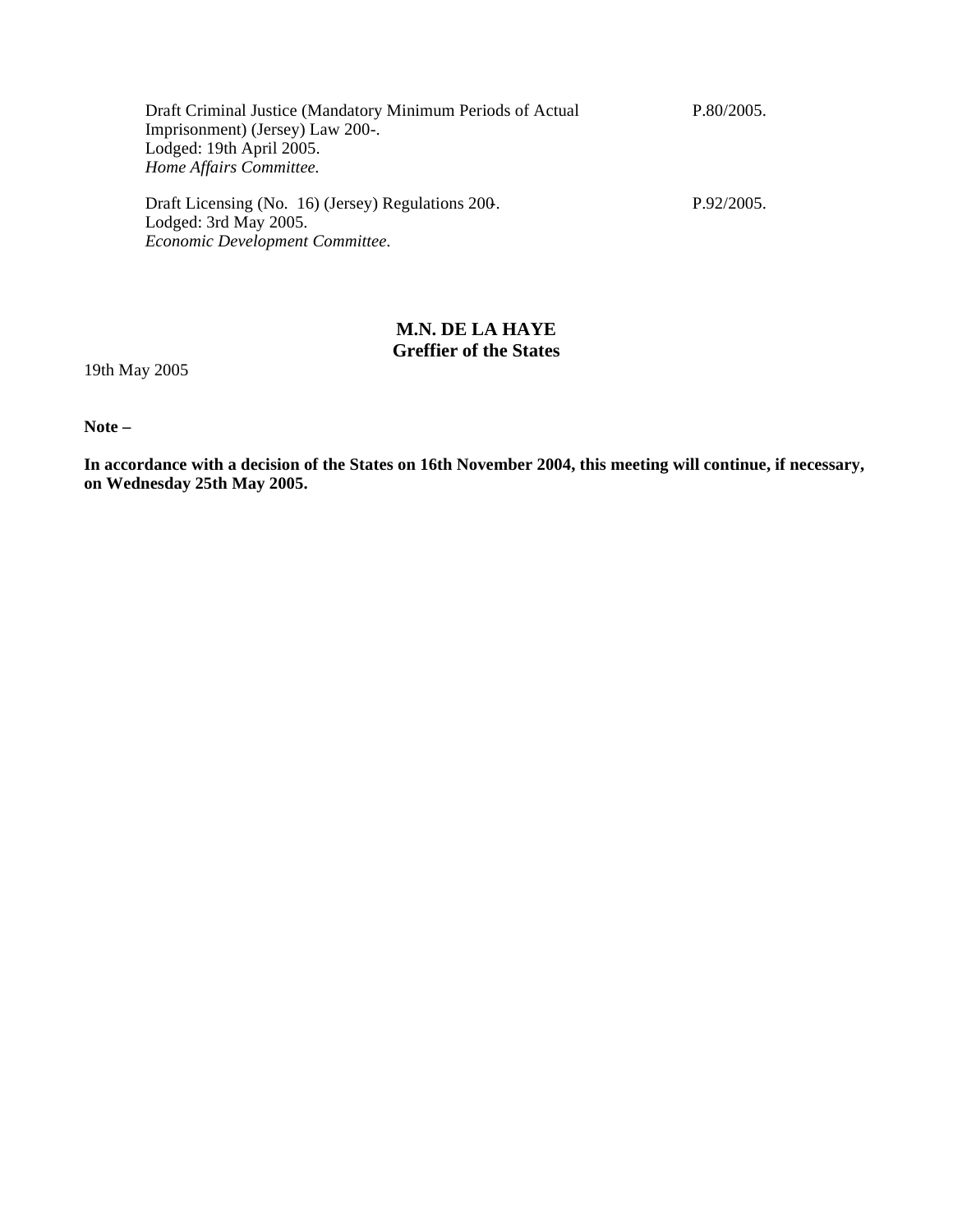# **NOTIFICATION OF ACCEPTANCE OF TENDER UNDER RULE 5 OF THE PUBLIC FINANCES (GENERAL) (JERSEY) RULES 1967, AS AMENDED - FINANCE AND ECONOMICS COMMITTEE**

## 14th April 2005

The Environment and Public Services Committee has accepted a negotiated tender method of procurement with Concrete Repairs Limited (CRL), achieving a potential saving of between £20,000 and £25,000 in respect of the contract for the refurbishment of Sand Street multi-storey car park, St. Helier.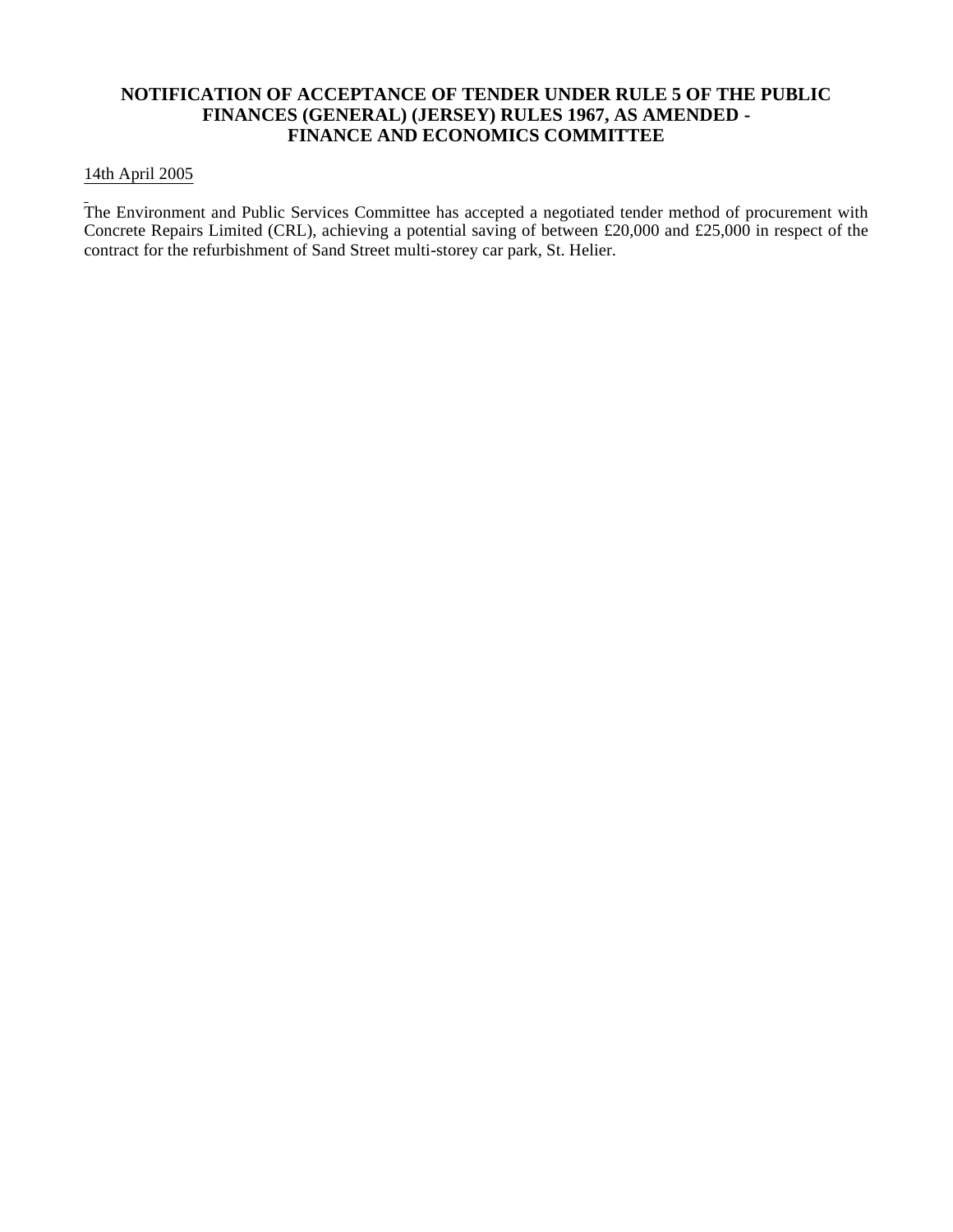# **WRITTEN QUESTION PAPER**

## (See Item G)

The President of the Harbours and Airport Committee will table an answer to the following question asked by the Deputy of St. John –

 Recently the President unveiled a £14 million capital programme for the Harbours; would he explain to members in detail how the money to service the £14 million will be raised, and, in particular, whether such funding will be raised by increased harbour and landing dues or above the cost of living charges to existing harbour users/tenants?

The President of the Home Affairs Committee will table an answer to the following question asked by Deputy J-A. Bridge of St. Helier –

 Given the imminent arrival of H.M. Chief Inspector of Prisons, (HMCIP), would the President give a full and detailed account of all the recommendations from the last HMCIP visit, listing the recommendation as originally written and noting alongside when it was implemented or, if not implemented, the reason for lack of implementation or partial implementation?"

The President of the Finance and Economics Committee will table an answer to the following question asked by Deputy G.P. Southern of St. Helier –

Would the President inform members whether there are any known difficulties in adapting the JD Edwards system for States accounting to accommodate the three per cent Goods and Services Tax (GST), and, if so, what costs may be involved in any conversion?

The President of the Education, Sport and Culture Committee will table answers to the following questions asked by Deputy G.P. Southern of St. Helier –

- 1. Would the President inform members whether the standard of applicants attracted to apply for teaching posts in Jersey has been maintained over the past decade, and whether his department keeps data to monitor any change in the standard of applicants, such as class of degree held, and number of posts appointed to those without a formal teaching qualification for the age group concerned?
- 2. Would the President inform members whether the Committee will be reviewing its teacher recruitment and selection policies in the light of possible reductions in applicants resulting from –
	- (a) the adoption of "20 per cent means 20 per cent" taxation? and,
	- (b) the continuing improvement to teachers' working conditions in the U.K. resulting from reduced administrative and other non-teaching duties which are still required in Jersey?
- 3. Will the President inform members what data, if any, is retained to monitor recruitment and retention rates for teaching staff, and, in particular, can he give, for example, comparative figures for 2004 and 1994 of –
	- (a) the number of applicants per post?
	- (b) the number of occasions where no appointment was made?, and,
	- (c) the number of occasions when the successful candidate has refused the offer of employment?,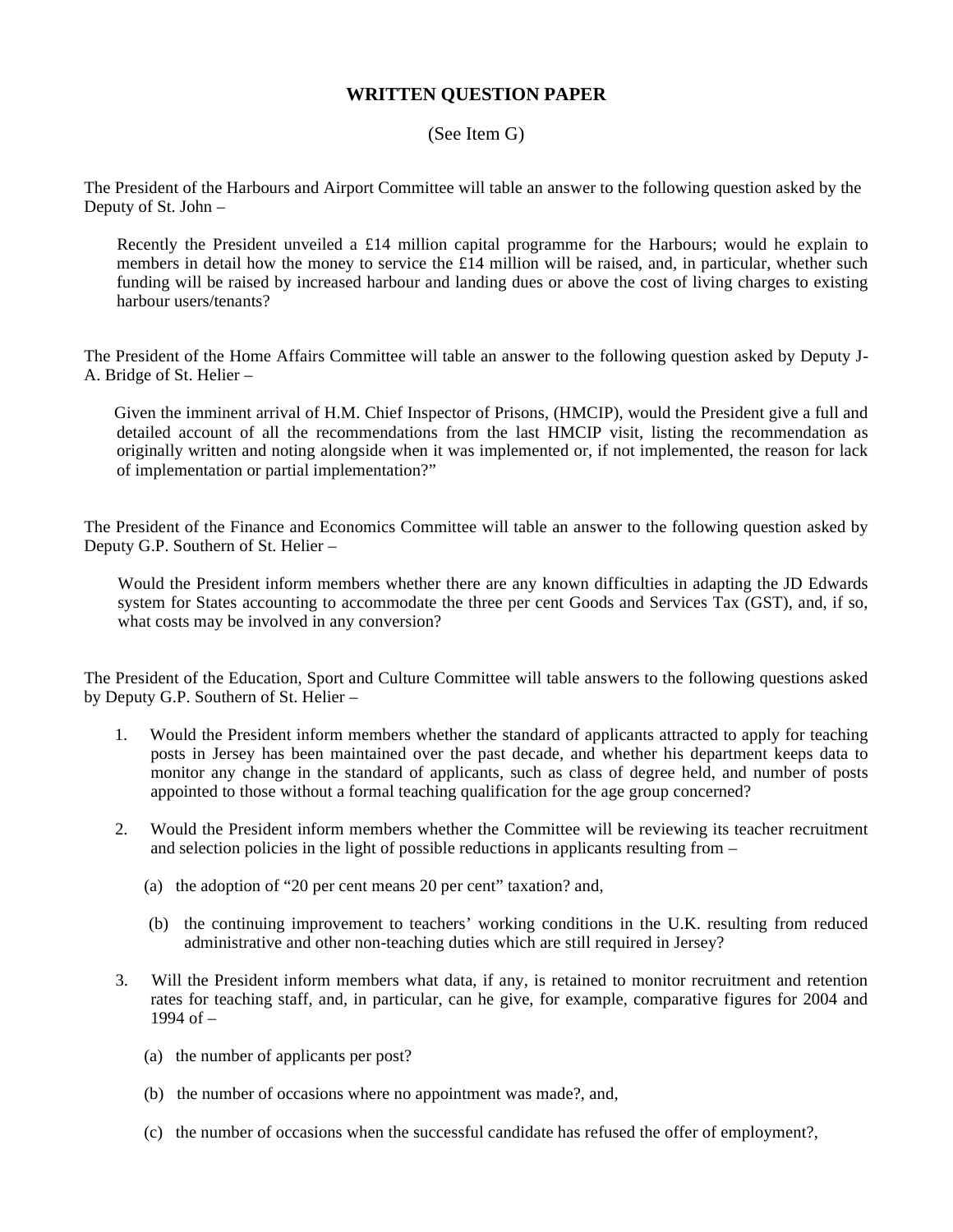for both primary and secondary sectors.

 Would the President also provide comparative figures for a similar period for those leaving the teaching profession in Jersey in under 2 years, and, in particular, inform members whether the Committee has comparative data on the number of teachers who fail their probationary period in Jersey as compared to a comparable U.K. Authority?"

The President of the Education, Sport and Culture Committee will table an answer to the following question asked by Deputy G.P. Southern of St. Helier –

The President in his answer to my question on 10th May 2005, regarding the £1.3 million post-19 funding proposal, stated that *'the proposals.......…have not yet been considered or accepted by Committees' and 'it would be inappropriate for me to comment'*.

Would the President inform members –

- (a) whether the Committee released this figure and, if not, whether he is aware who did, under what circumstances, and for what purpose? and,
- (b) whether there is any under-funding in 2006 for the provision of post-16 education at Highlands, and, if so, what measures, if any, does the Committee propose in order to address this?

The President of the Finance and Economics Committee will table an answer to the following question asked by Deputy G.P. Southern of St. Helier –

Would the President inform members –

- (a) what carry forward balances, if any, have been identified, and from which Committees' budgets, to fund the Economic Development Committee's Economic Growth Plan and would he state whether any other projects will now suffer as a result of this new priority; if so, which projects will be affected?
- (b) whether the Committee's policy to eliminate carry-forward budgets is counter-productive to any Committee's attempts to reduce spending given that Committees are now aware that any unspent budget at the year end will be returned to the central funds of the States?
- (c) whether the JD Edwards accounting system provides for any limitations in the accuracy of budget reporting and, if so, whether this could lead to unintentional reporting of, for example, underspends when such underspends do not in fact exist?

The President of the Employment and Social Security Committee will table an answer to the following question asked by Deputy G.P. Southern of St. Helier –

Would the President inform members –

- (a) whether the Committee will research the medical costs of recipients Long Term Incapacity Allowances (LTIA) and, if necessary review the proposed Income Support Scheme to ensure that the need for these medical costs is met, notwithstanding the reference to the Centre for Research into Social Policy (CRSP) work referred to in the President's reply to my questions asked on 10th May 2005? and,
- (b) whether any penalty is suffered by Jersey men and women who have served in H.M. Armed Services should they need to apply for a Long-term Incapacity Pension on their return to Jersey, and, if so, whether the Committee will review Social Security legislation, and in what timescale, to remove any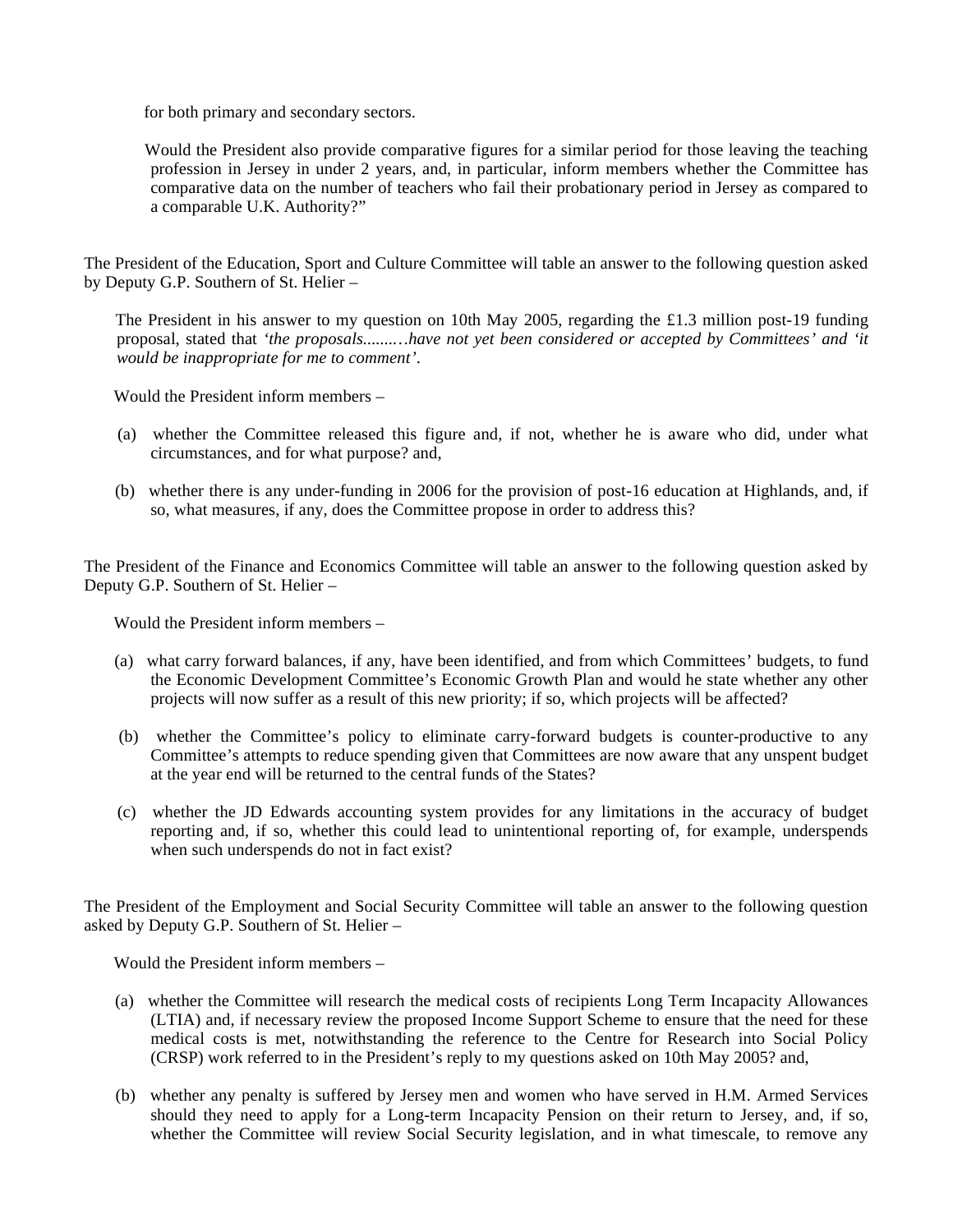such defect if so applicable?

The President of the Employment and Social Security Committee will table an answer to the following question asked by Deputy G.P. Southern of St. Helier –

- (a) In his answer to my question on Long Term Incapacity Allowance (LTIA) on 15th March 2005, the President indicated that *'over time, moving to a gender-neutral system of individual entitlement is cost neutral'.* Would the President confirm, when comparing figures for the new LTIA system with its predecessor, whether it is valid to ignore the change from the 'married component' in this benefit, or whether reduced numbers of these claims will be compensated by increased numbers of married women submitting claims?
- (b) Data given in response to my question on LTIA on 19th April 2005, revealed that a total of 347 applicants were assessed for this benefit in the 4th quarter 2004 and the 1st quarter 2005, of which 243 were receiving Invalidity Benefit at a total cost of £35,363 per week as compared to a cost of £18,990 per week as equivalent recipients of LTIA.

 Would the President inform members whether this reduced benefit level provides valid grounds for the Committee to review the comparisons between the former Invalidity Benefit and its replacement LTIA?

- (c) Would the President confirm
	- (i) that these 243 recipients of Invalidity Benefit (at present rate of £145.53) would have received in total £35,363 per week (being some £459,700 per quarter or £1,840,000 per year);
	- (ii) that these 243 recipients of LTIA (using the data on percentage awards given) will now receive £18,990 per week (being only 53 per cent of benefit due under the previous system); and,
	- (iii) that the annual saving to the Social Security Fund on payments to these recipients over a year will be £865,000 when compared to the previous Invalidity Benefit system?

 If so, would the President inform members whether the Committee was aware of these savings when the changes to the benefits system were being consulted on, and whether the States and the public were informed?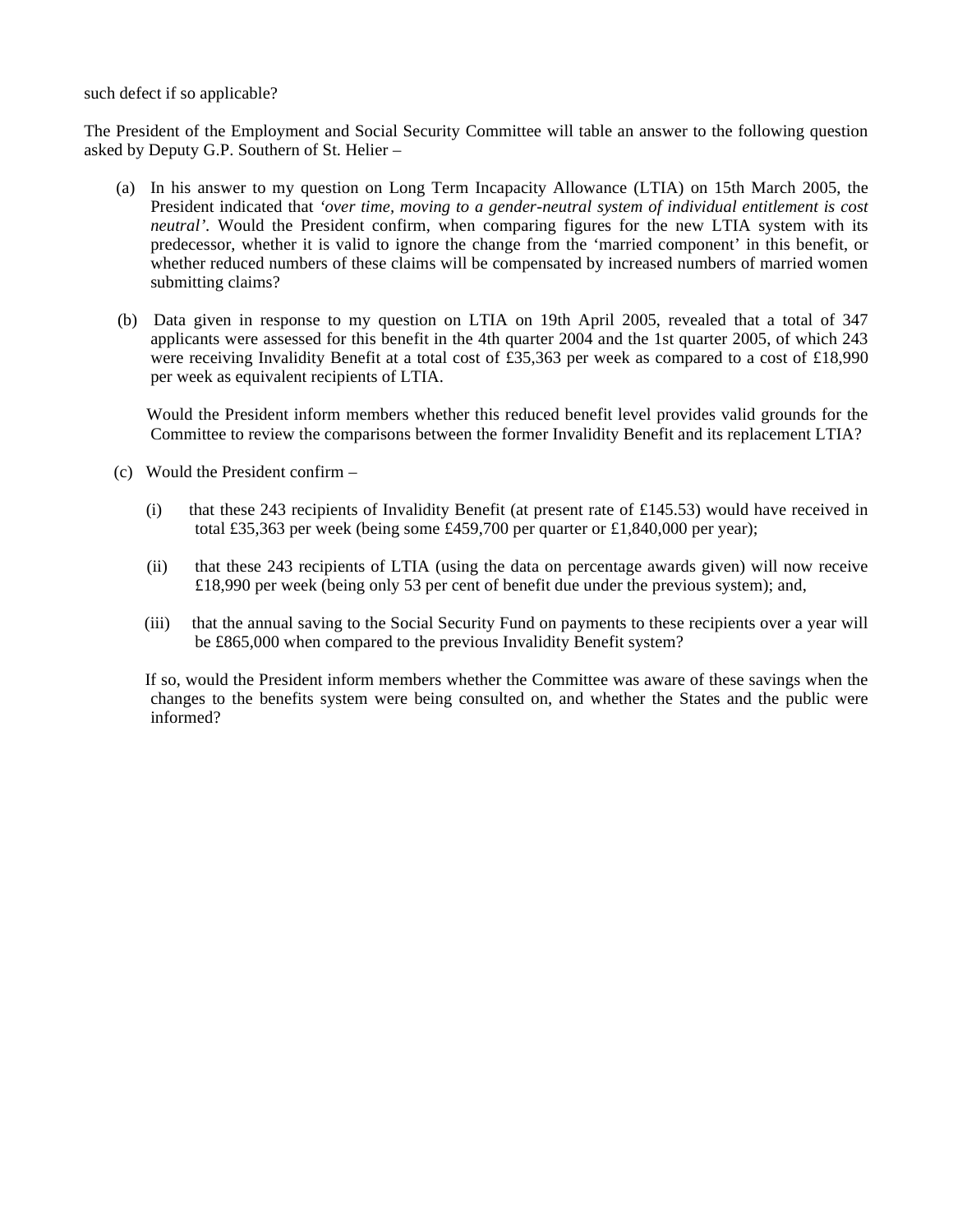## NEW URBAN SQUARE IN BROAD STREET: RELOCATION OF TAXI RANK (P.96/2005) – AMENDMENT \_\_\_\_\_\_\_\_\_\_\_\_

## *At the end of paragraph (b) insert the following words –*

"as described in the twelfth paragraph of the Connétable's report and shown on the plan in the Appendix."

## ENVIRONMENT AND PUBLIC SERVICES COMMITTEE

### **REPORT**

The Environment and Public Services Committee brokered an agreement with the Jersey Taxi Drivers Association in January 2005 which would allow a limited number of taxis back onto Broad Street after the refurbishment works were completed. The Committee has always made it clear that it would abide by this agreement unless the States directed it otherwise.

The proposal put forward by Connétable Crowcroft in his report was one previously considered by the Committee in early January and felt to be a reasonable compromise for both the public and the taxi drivers as it retained a presence on the edge of Broad Street. The taxi drivers subsequently rejected it largely due to the inability to exit Broad Street travelling westwards. While the Committee recognised this as a concern, it felt at the time that the scheme proposed represented the most practical solution if taxis were not to return to their previous location after refurbishment.

The Committee is therefore bringing this amendment to Connétable's report and proposition for 2 reasons –

- 1. In order that the States should be quite clear about the decision they are making; and
- 2. because, in all honesty, if the Connetable's proposition was approved, the Committee would be bound to negotiate on the basis of the best alternative option so far identified.

The Committee feels strongly that the worst possible result would be for the States, effectively, to vote against the taxis returning to the paved area of Broad Street, but with no clear identified alternative – with the likely result that months of unproductive negotiation would ensue.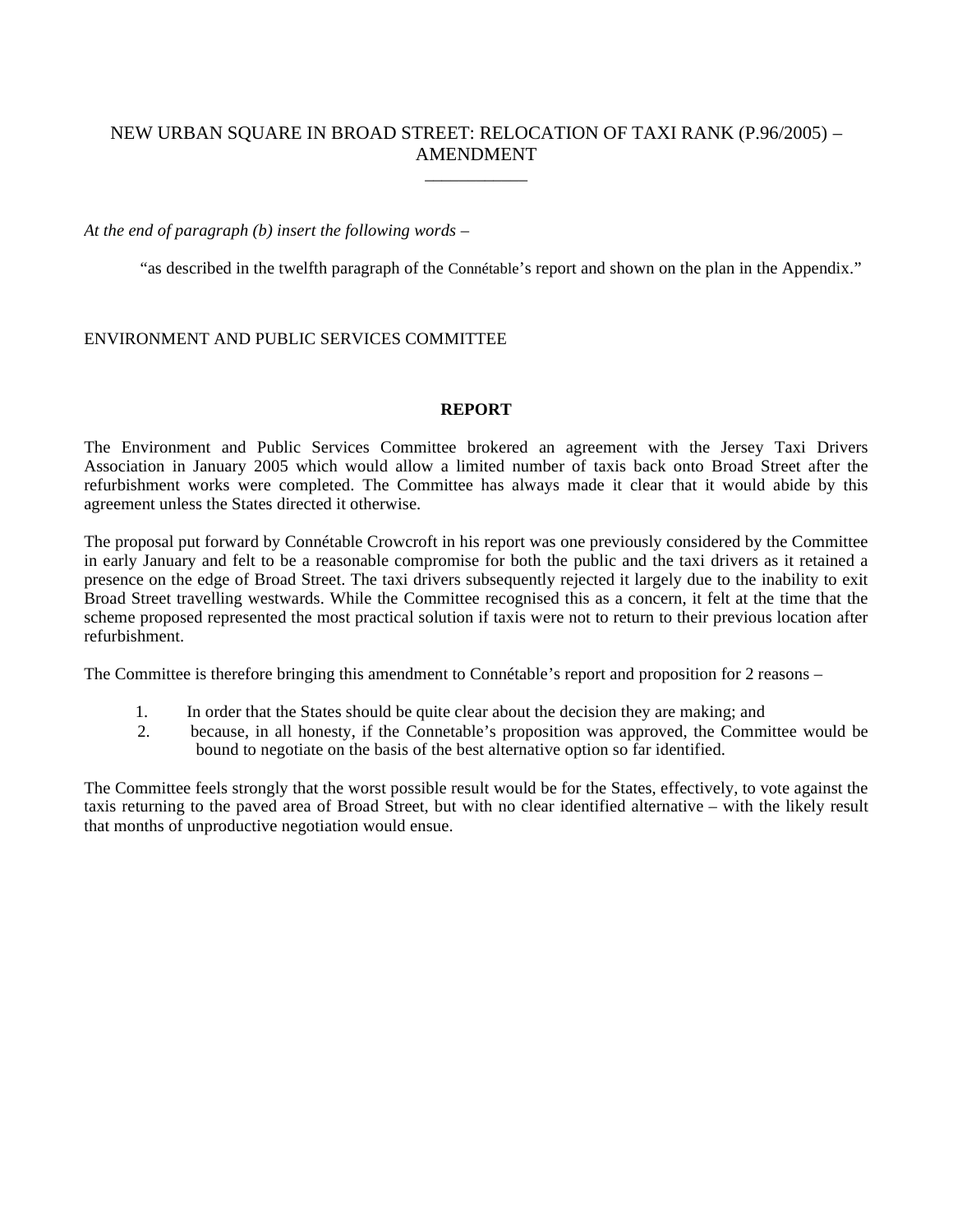## NEW URBAN SQUARE IN BROAD STREET: RELOCATION OF TAXI RANK (P.96/2005) – SECOND AMENDMENTS

\_\_\_\_\_\_\_\_\_\_\_\_

- (1) *Renumber existing paragraph (a) as (a)(i) and after that paragraph insert the following new subparagraph –*
	- "(ii) to rescind, for the same period of one year, the designation as a stand of the area previously used for controlled taxi-cabs under Article 37 of the Motor Traffic (Jersey) Law, and to designate the said area as a pedestrian road at all times in accordance with the provisions of Article 8(1) of the Road Traffic (St. Helier) (Jersey) Order 1996;
- (2) *Renumber existing paragraph (b) as (b)(i) and after that sub-paragraph insert the following new subparagraph –*
	- "(ii) to designate, after consultation with the Parish of St. Helier and the Jersey Taxi Drivers Association and other relevant stakeholders, a number of other ranks of between two and six spaces in agreed locations within the central town area (as described in paragraph 3 of the attached report), as well as along the Esplanade and, if possible, within the Waterfront, in addition to those ranks already designated at Snow Hill, in Mulcaster Street and at the Weighbridge."

### DEPUTY M.F. DUBRAS OF ST. LAWRENCE

### **REPORT**

#### **General**

The aim of these second amendments is two-fold: one, to ensure that all involved understand the practical consequential action required of the Committee by the Connétable of St. Helier's proposition, if approved, as is the intent of the Committee's amendment; second, to encourage the Committee, along with the Home Affairs Committee, to pursue new as well as evolving initiatives which together will, in my opinion, enhance the service to the public and be of mutual benefit and long-term satisfaction to the providers as well as to a whole range of existing and new customers.

### **Specifics**

- 1. My amendment to paragraph (a) of the Proposition is intended to ensure clarity and certainty of the shortterm outcome during the trial period as to what the Connétable appears to have in mind in order to achieve his purpose in complying with States' strategic objectives related to this important area of Town, with which I associate myself having worked with him on several relevant committees.
- 2. My amendment to paragraph (b) is the result of comment received from various user and other relevant groups as to their needs, plus my own observations over a period of time. The comments have been made both by existing taxi-cab users as well as those wanting to have more ready access to designated stands in closer proximity to the location of service suppliers or their homes. This matter is not new and has been the topic of discussion in the past between several committees and the Drivers' Association.
- 3. The central town commercial, leisure and residential area I envisage is that generally within the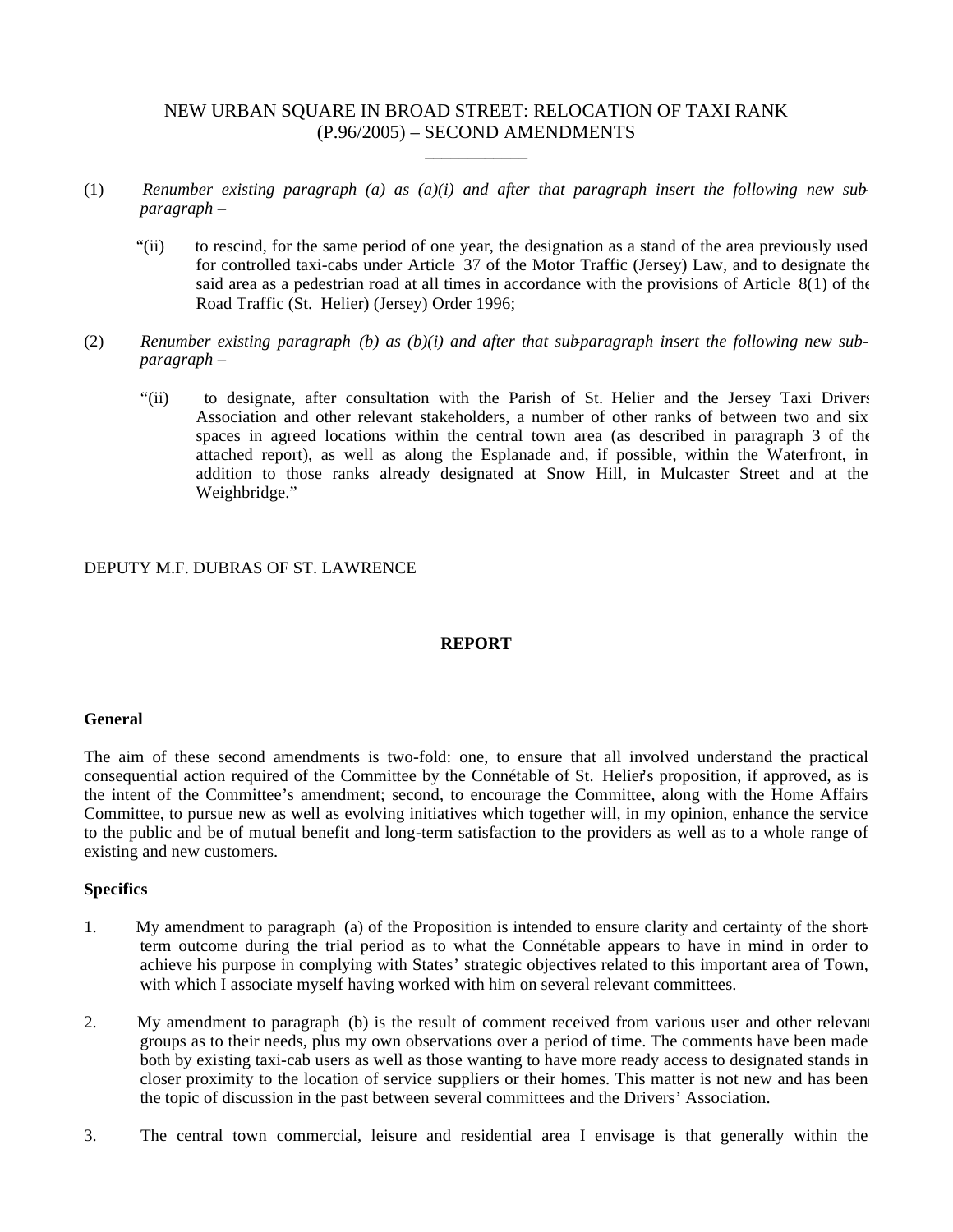- boundaries described by mentally 'walking' in a clockwise direction: starting from the Parade, moving along Union Street, Burrard Street into Minden Place; Bath Street; to Hill Street and down Mulcaster Street; to Conway Street, Broad Street, along Sand Street/Seale Street via Gloucester Street back to the Parade. This area is based on the Island Plan (2002) definition of the Town Centre.
- 4. For example, I have received approaches and comments as to the lack of ready accessibility during daytime hours to 'standing' taxis from those visiting the General Hospital; Cyril Le Marquand House; the Markets; States and Court facilities, quite apart from all those who use other commercial and public service providers such as Banks, the Public Library and so on. Some of these people have been elderly or physically incapacitated and found it frustrating to have to struggle to walk all the way to Broad Street, if they were carrying heavy shopping bags or briefcases and, especially in inclement weather, run the risk of finding the rank empty. Surely, it is time to take the taxi-cab service to the public rather than the other way round?
- 5. There are a number of new situations arising: the new 'Shopmobility' facility in the Sand Street Carpark, for example, needs to be catered for. I understand it would welcome greater support from the specialpurpose taxi-cabs in conveying their passengers to and from the basement. A stand in the immediate vicinity would also serve a multiplicity of other users. The presence of new residential and business communities and medical clinics along Gloucester Street together with the Opera House, it seems to me, would justify some new '24-7' facility. I am aware that the current and previous Committees have offered to establish new stands at some of the suggested locations but the drivers indicated that the stands would not be used. Perhaps, in view of the increased demand I am predicting, the drivers will wish to review the potential benefits overall.
- 6. I have understood too the 'other side of the coin' as expressed by the Drivers' Association representatives and considered carefully their views. I can appreciate their perspective but, given today's customeroriented business world, on balance I have to disagree with it. It seems to me that, rather than have one large-capacity rank, or two if one includes the Weighbridge, the Committee needs, with the full support of the States Assembly, to provide a 'de-centralised' network of stands for both day- and night-time activity. I am glad too that the Waterfront Enterprise Board is looking anew at enabling taxi-cab service 'stand' provision within its domain along with the opportunity provided by the new transportation centre and forthcoming business park on the Esplanade.
- 7. Further, I wish to encourage the Committee to consider, investigate and arrange for the setting-up of a cost-effective system of road sensors and other monitoring devices to remotely inform the taxi-cab industry drivers when rank spaces are vacated or vacant, or when a customer is desirous of 'hailing' a vehicle from a vacant stand, in order to improve the efficiency and economy of the service being provided generally. While we have appreciated, more often than not, when there has been an adequate supply on hand to meet what has to be an uncertain demand on occasions, we have all had, no doubt, personal experience of times of having to wait at the Airport and the Harbours, as well as in Broad Street!

#### **Financial and manpower considerations**

There should be no additional expenditure from the amendment to paragraph (a).

With regard to paragraph (b) it is my understanding that any additional expenditure and manpower requirements for the establishment of additional taxi ranks within the town centre, which I estimate would be relatively small, would either fall within normal departmental budgets or possibly be drawn from the urban renewal fund especially if of a capital nature. The cost effectiveness of road sensor and/or other monitoring equipment requires further detailed evaluation in comparison with the cost-benefits to the taxi-cab drivers and, ultimately, their customers of a unified dispatch and information communications system.

### **Summary**

It is clear that the thrust of the Connétable's proposition emanates from a full awareness and good understanding that there is a multi-faceted cultural change going on in Town as well as a strong desire to achieve his vision of a